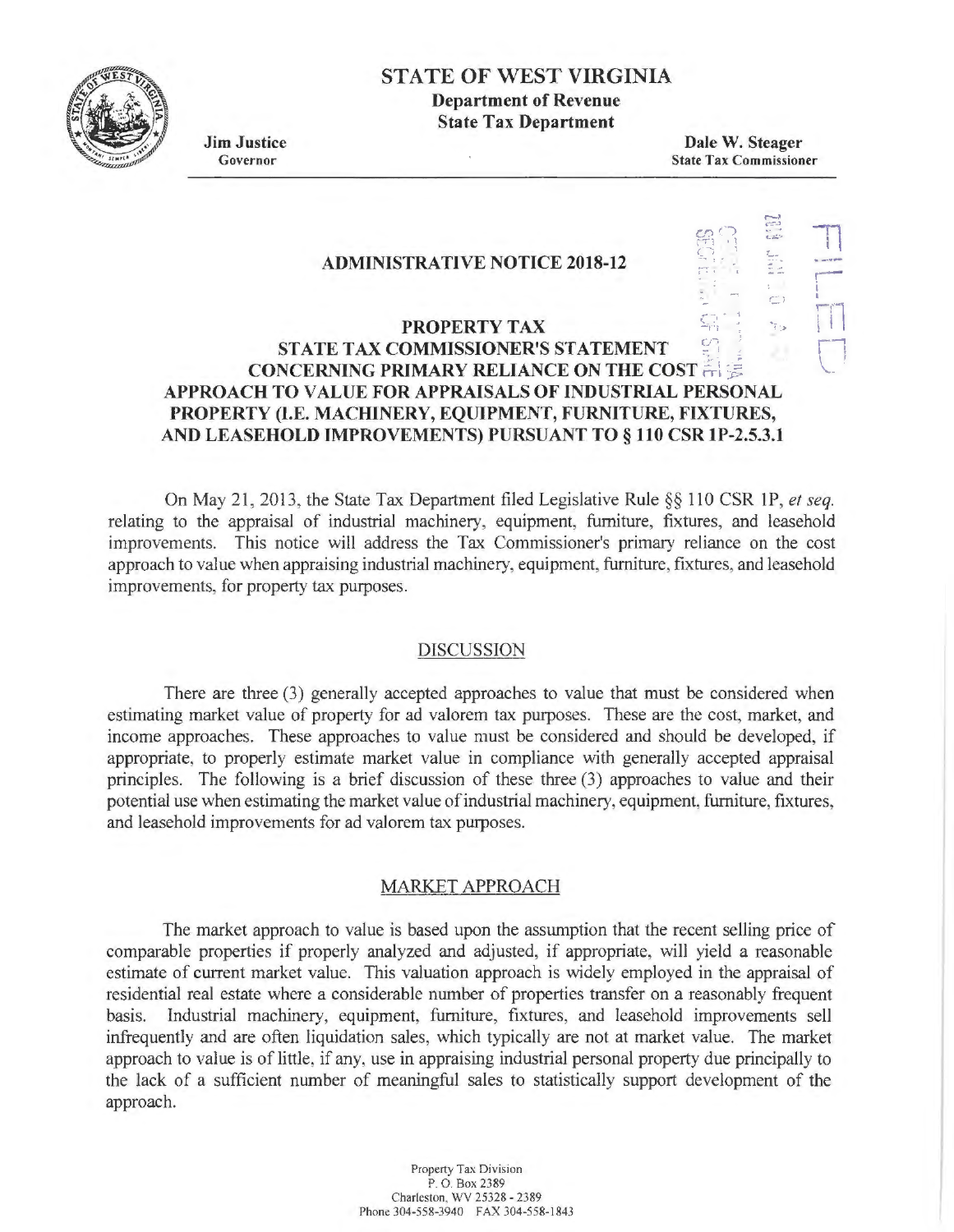#### INCOME APPROACH

The income approach to value is based upon the assumption that a property is worth the future income, discounted to present worth that it will generate for a prospective buyer. The income approach is widely used in the appraisal of various types of income producing properties; however, the approach has limited use in the appraisal of industrial machinery, equipment, furniture, fixtures, and leasehold improvements because of the difficulty in estimating future net benefits; except in the case of certain kinds of leased equipment. When reliable data on equipment leases is available, the income approach can provide reliable estimates of fair market value.

#### COST APPROACH

The cost approach to value is based upon the assumption that the cost of a property, less depreciation (loss in value), yields a reasonable estimate of market value. Depreciation is a loss in value due to physical deterioration through use, functional obsolescence through design or utility and economic obsolescence due to outside market forces.

Costs used in the cost approach can be original, acquisition, replacement, or reproduction costs, although often only original or acquisition costs are readily available. Original cost is the cost of acquisition of a property. Reproduction cost is the cost of reproducing an exact replica of a property. Replacement cost is the cost of replacing a property with one of like utility. The cost approach may be most consistently applied to machinery, equipment, furniture, fixtures, and leasehold improvements because of the availability of reliable data such as the original or acquisition cost.

The State Tax Department trends the original or acquisition cost to today's replacement cost and depreciates the replacement cost, based on age and condition, to estimate a property's current market value. This process is recommended by the International Association of Assessing Officers' Standards on the Valuation of Personal Property.

This process is as follows:

| Original or |           | Today's           |                  | Current |
|-------------|-----------|-------------------|------------------|---------|
| Acquisition | $Trend =$ | Replacement or    | Depreciation $=$ | Market  |
| Cost        | Factor    | Reproduction Cost | Factor           | Value   |